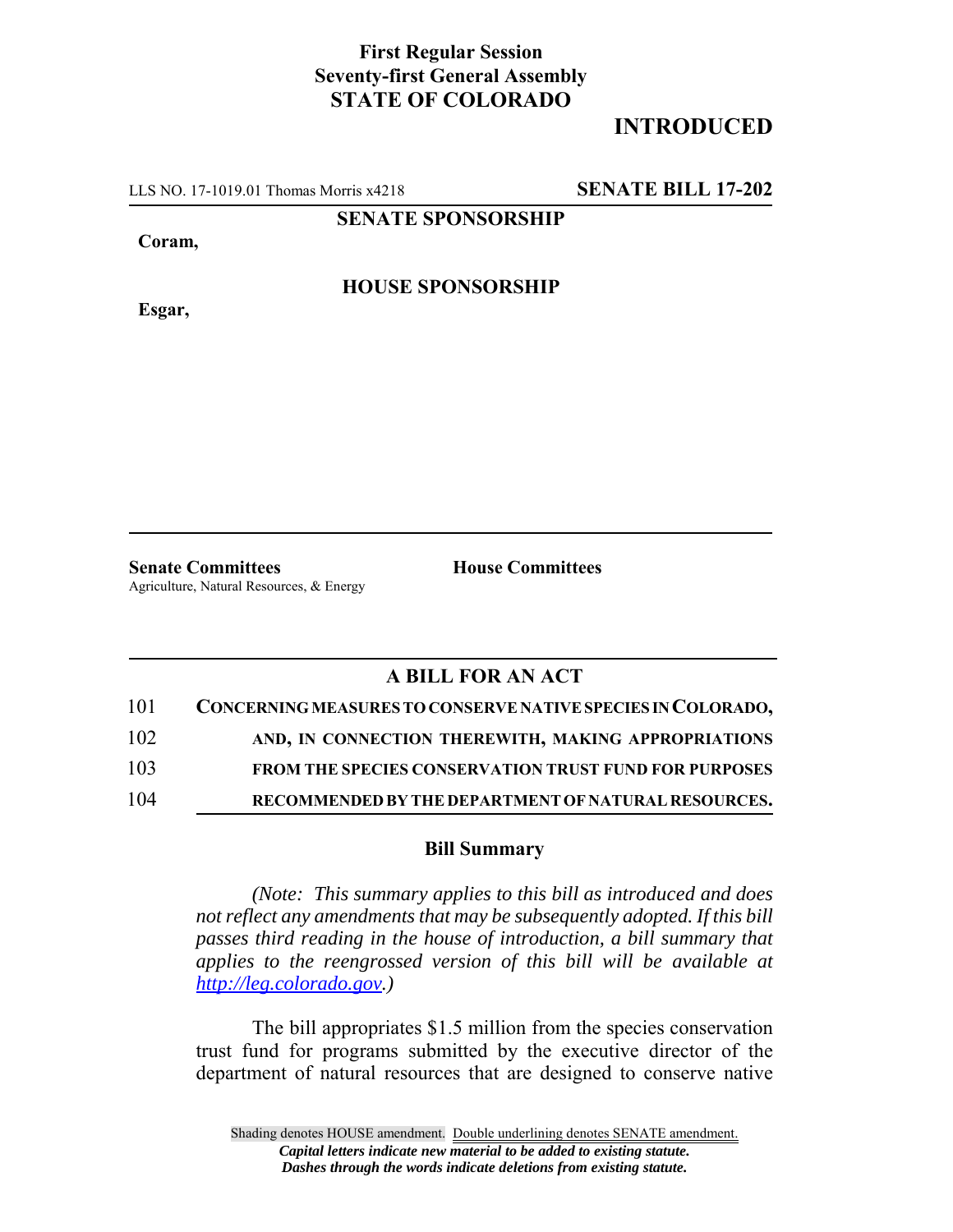species that state or federal law list as threatened or endangered or that are candidate species or are likely to become candidate species as determined by the United States fish and wildlife service as follows:

- Native terrestrial wildlife conservation, \$375,000;
- ! Native aquatic wildlife conservation, \$375,000;
- ! Platte river recovery implementation program, \$600,000; and
- ! Nonnative fish control, \$150,000.
- *Be it enacted by the General Assembly of the State of Colorado:*
- 
- **SECTION 1. Legislative declaration.** (1) Pursuant to:

 (a) Section 24-33-111 (2), Colorado Revised Statutes, the species conservation trust fund has been created in the state treasury to fund programs designed to conserve native species that have been listed as threatened or endangered under state or federal law or that are candidate species or are likely to become candidate species as determined by the United States fish and wildlife service;

(b) Section 24-33-111 (3), Colorado Revised Statutes:

 (I) The executive director of the department of natural resources, after consulting with the Colorado water conservation board and its director, the parks and wildlife commission, and the director of the division of parks and wildlife, has prepared and delivered to the general assembly a species conservation eligibility list describing programs and associated costs that are eligible to receive funding from the species conservation trust fund; and

- (II) Before obligating funds from the species conservation trust fund, the species conservation eligibility list is subject to modification and adoption through the passage of a bill.
- **SECTION 2. Eligibility list approval.** (1) The general assembly deems the recommended expenditures described in the species